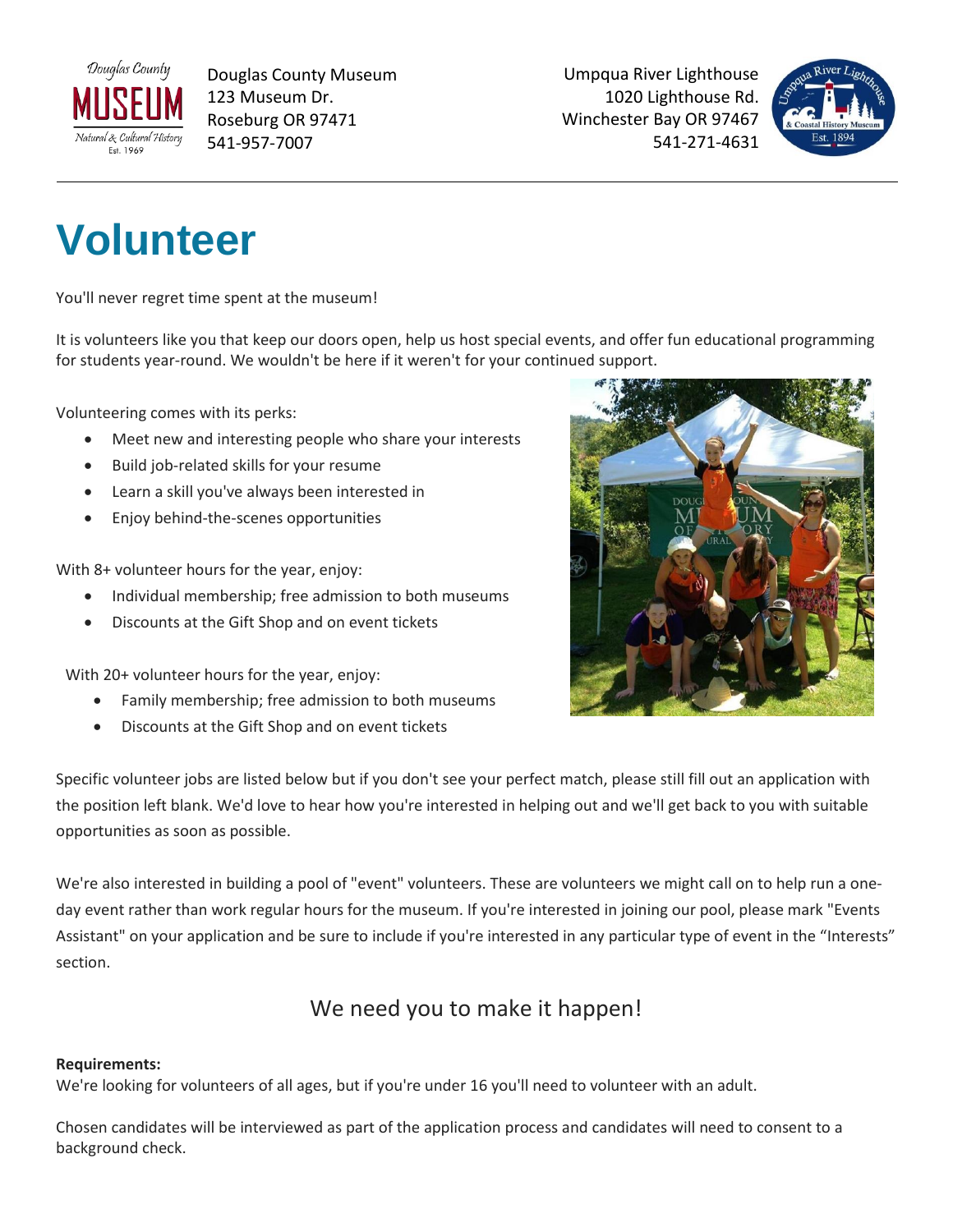

Douglas County Museum 123 Museum Dr. Roseburg OR 97471 541-957-7007

Umpqua River Lighthouse 1020 Lighthouse Rd. Winchester Bay OR 97467 541-271-4631



## **Current Vacancies**

This is a list of current and ongoing volunteer vacancies at both Douglas County Museums. Our ability to host programs both during and after museum hours depends greatly on our volunteer staff. If you'd like to help, but don't see the right position for you, please fill out an application and let us know how you'd like to contribute in the "Interests" section.

#### **This list was last updated on 7/23/2019**

### **Join Our Volunteer Pool**

#### **Location: Douglas County Museum or Umpqua River Lighthouse**

Are you interested in helping and meeting new people, but having a difficulty finding the time? Then join our volunteer pool and we'll let you know about upcoming volunteer opportunities. Opportunities might include craft days, fundraisers, movie nights, 21+ evening events, speaking engagements, etc

We'll notify you when there's an upcoming event in need of some volunteers and you can decide if it works in your schedule. There's a lot of variety at the museums, and this way you can chose what events you want to commit to.

We're always accepting applications for this position. The easiest way to join is to visit our Facebook Group [www.facebook.com/groups/dcmuseumvolunteers](http://www.facebook.com/groups/dcmuseumvolunteers) and answer the 3 questions to join. If you aren't receiving the questions, message our main facebook page and someone can help.

#### **Time Commitment:**

8 hours per year is our target for these volunteers.

### **Kids Activities Counselor**

#### **Location: Douglas County Museum**

Do you like crafting? Working with kids? Every Saturday this summer (except July 6<sup>th</sup>) we're in need of volunteers for our Summer Saturdays Program (or our 50<sup>th</sup> Anniversary on July 20<sup>th</sup>). Summer Saturdays begin with storytime and preschool activities at 10:30, then transition into elementary aged activities at 1pm. We're looking for people interested in working with kids and/or people interested in prepping or reviewing our educational activities.

Approximately 2 people needed per Saturday, small groups welcome to volunteer together. 16+ teens welcome if an adult signs them in and out of their shift. Under 16 welcome to volunteer with an adult guardian

#### **Time Commitment:**

2 hours during the week before Saturday's event (for those interested in prepping) 2 hour shift preferred on Saturdays (for those interested in working with children)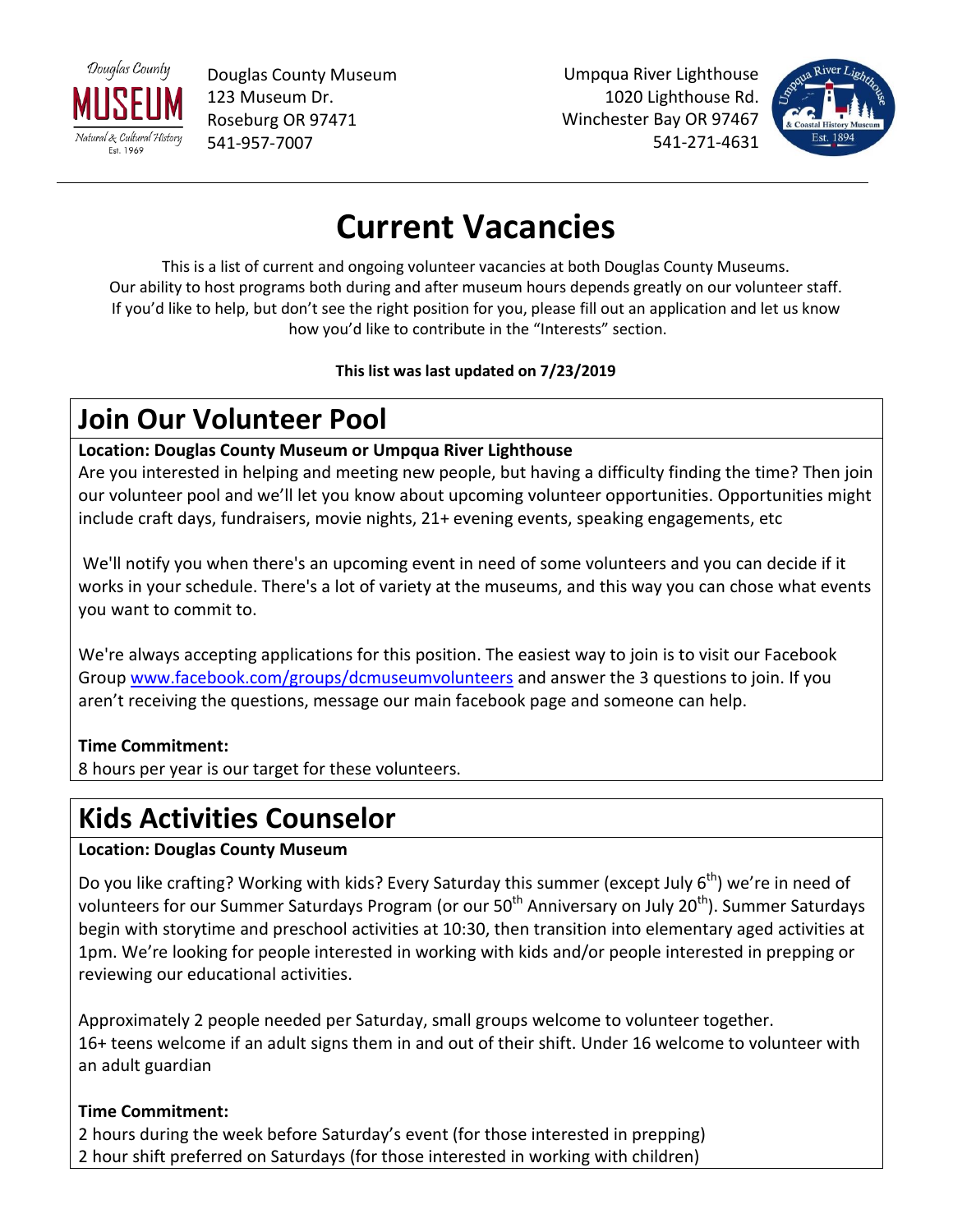### **Pub Quiz Writer and/or Host**

#### **Location: Roseburg**

The Douglas County Museum has partnered with Little Brother's Pub in Roseburg to host a local pub quiz. We're looking for adults, 21 and over, interested in helping create quiz questions and/or host the quiz. This position could be shared by two people interested in working and/or hosting together. If you're interested in creating the questions from home, this is another possibility.

Approximately 2 positions available. Position will be posted until filled.

#### **Time Commitment:**

1-3 hours per pub quiz week, depending on responsibilities Pub Quizzes are expected to be held the 2nd and 4th Thursday of each month from 5:30 p.m. - 7:30 p.m.

### **Front Desk / Gift Shop Attendant**

#### **Location: Douglas County Museum, Roseburg**

Are you looking to learn some retail skills? Happy to smile and meet new people? We're looking for another receptionist on Saturdays. Work includes taking payments, greeting members, and assisting in customers in the gift shop.

16+ teens welcome if an adult signs them in and out of their shift. Under 16 welcome to volunteer with an adult guardian. Position will be posted until filled.

#### **Time Commitment:**

4+ hours on Saturdays

### **Docent / Tour Guide**

**Location: Douglas County Museum or Umpqua River Lighthouse, Winchester Bay**

Love Douglas County's natural and cultural history? Come spend some time at the museum, talking with guests about exhibits and/or your own personal knowledge of the area and the wonderful life that resides here. Flexible schedule but will be structured around when the museum has the most visitors.

OR Located in beautiful Winchester Bay, the historic lighthouse is always looking for local tour guides. Enhance your public speaking skills and meet new people. Some walking and stair climbing required.

Positions open all week long during business hours (Tues-Sat in Roseburg, 7 days a week in Winchester Bay)

#### **Time Commitment:**

4+ hours per week; Flexible scheduling available